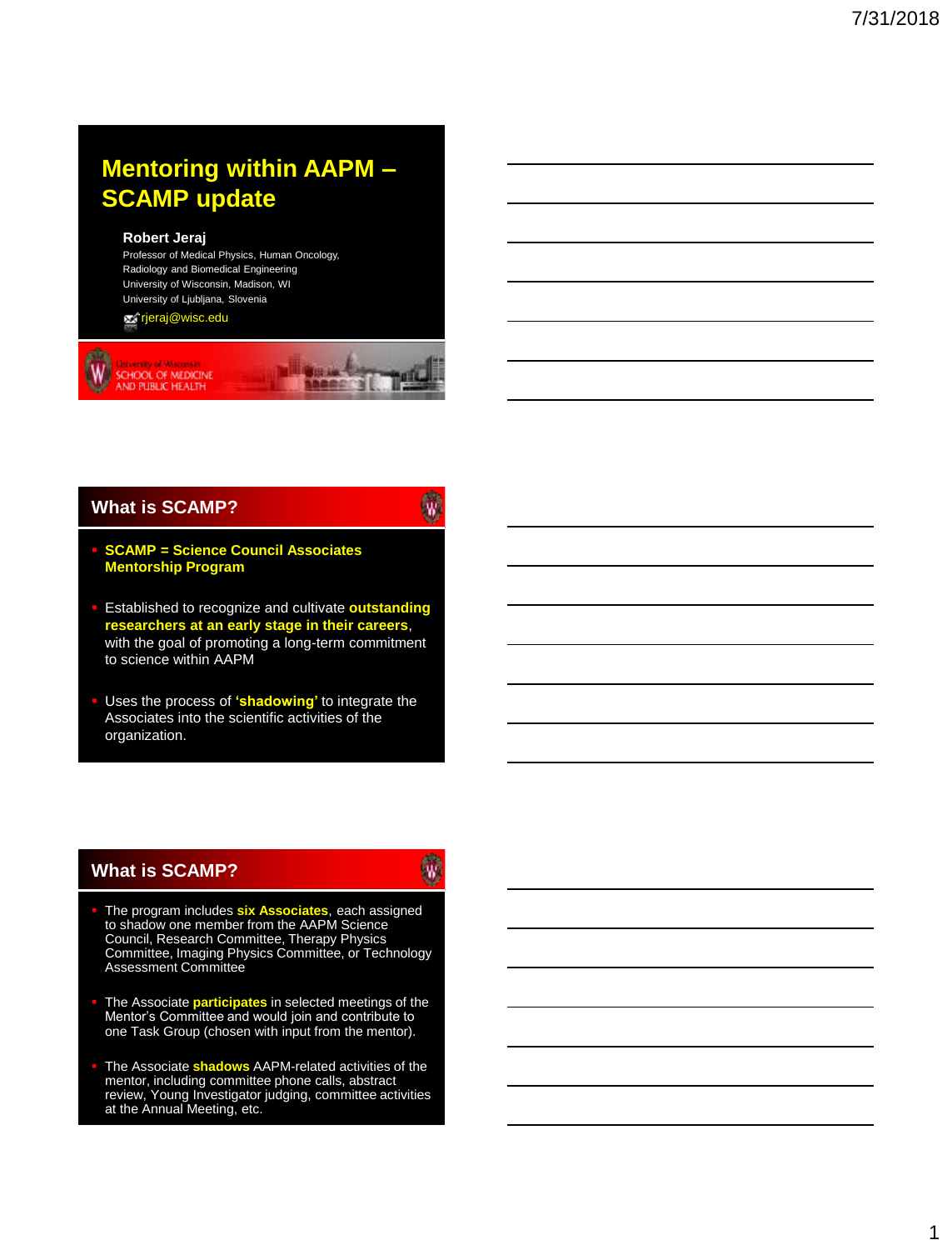## **SCAMPs**

- SC Associates (SCAMPs) participate in the program for **one year**
- SCAMPs are funded for **up to \$4,000** per Associate (to cover travel costs including flight, hotel, and meeting registration) to attend two consecutive AAPM Annual Meetings, including the pre-meeting activities associated with each Committee
- The Science Council Associates are announced, and a picture along with a short biosketch of each SC Associate posted on the **AAPM website**.



## **SCAMP eligibility criteria**

# $\mathbf{w}$

 $\widehat{w}$ 

- **PhD candidates or early career Medical Physicists within 5 years of earning his/her doctoral degree**.
- Must be a **member of AAPM** at the time of application (any membership category) and maintain membership for the duration of the award period.
- **Pending membership status not acceptable.**
- Prior Mentorship Program recipients are ineligible.